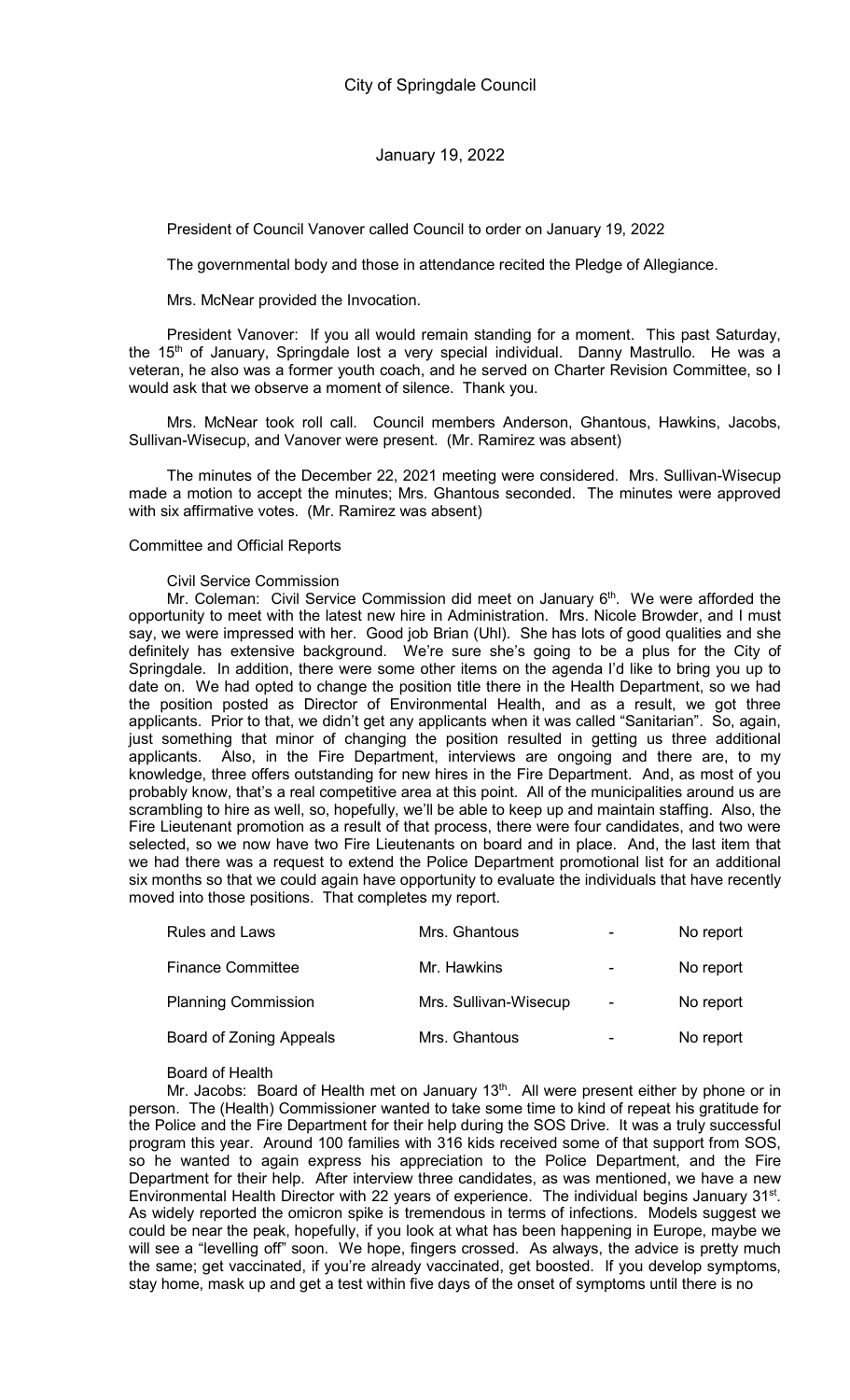Mr. Jacobs (continued): fever. The (Health) Commissioner mentioned Princeton City School District and congratulated them on their strict masking policy. He feels that that is one of the reasons they have not had to go virtual or use calamity days which we have seen in quite a few districts in the region. At the county level, we have around 30% of our tests coming back positive; 58% of our area is vaccinated and we can do better. The City is looking for more test kits, I know there is a big demand for test kits around the country. The (Health) Commissioner still feels strongly that vaccines are the best way to go going forward, but, I just found out over the past couple of days you can go online to covidtests.gov and request up to four tests for each address at your home. That's already underway. There was a small glitch where if someone lives in an apartment and they ask for four test kits, and someone else in that apartment complex has already requested them, they'll get a "no". So, anybody who requests the test through this website should put their apartment unit in the address and that will, hopefully, solve that problem. Numbers wise, the City gave 721 vaccine shots in December. I was impressed by this, there's been a total of 9,420 doses given since December 2020, which I think is a great number. Seventy seven cases so far this year, overall, 1,700 cases of COVID in the City, with 38 deaths. That's just our latest update numbers. Finally, the clinics continue to offer vaccines for both flu, and COVID; every Thursday, from 9:00 a.m. until 12:45 p.m. at the Rec Center. You can schedule an appointment by calling (513) 346-5725. Unless there are any questions, that concludes my report.

Mrs. McNear: Just a comment about the website where you can order the test kits. I went out there and ordered some for myself, and then my father is not computer literate, so I did it for him. He lives in an apartment, and I did not put his apartment number in there, and the website came back and said this does not appear to be a valid address. So, once I put his apartment number in there, then it processed it appropriately. Also, I had ordered some personally through Amazon, and it said they'll be shipped January 28<sup>th</sup>. I thought, "Well, you get what you get", but they were delivered to me on Monday, so, I was surprised, so, the supply chain must be gearing up and getting those test kits to people so, there's a lot of different options to find the test kits if you need them. Thank you.

| <b>Capital Improvements</b> |  |
|-----------------------------|--|
|                             |  |

Mrs. Ghantous - No report

#### O-K-I

Mr. Anderson: The OKI Board met on January  $13<sup>th</sup>$  for its regular board meeting. Two items of some interest. The first one is we got an update from the Director of the CVG Airport about their operations. The thing that was interesting is they recently took control of the Oxford Airport; the one by Miami (University). A lot of people don't know it's up there. The reason for it is to do some additional, I mean they're going to run it generally, but they're aim or goal is to connect with Wright Patterson and do some increased tech work with the universities for autonomous aviation and some high tech stuff, so that's kind of in our region. It's interesting that they're trying to boost that through their management program. The other thing that's worth noting for everyone is that OKI maintains a traffic model that's used for a lot of planning that affects Springdale specifically when we do traffic studies and we also ask for money from OKI, we have to do traffic impacts. One of the things that has to happen regularly is a survey goes out to the general population to get traffic patterns; where you drive, how you drive, and that input is in the model and affects us. The reason I mention it is they will be sending out postcards to a randomly selected group of people in the region asking them to fill out a survey. The reason I mention it is it's not a "spoof", it's not a "hoax". It's not a "phishing" attempt. There is an actual postcard that will be going out to a number of households. They need about 4,000 people to respond. So, if you get one of those postcards, it is real, and take the time to do it. It helps us specifically and it helps manage our traffic in the region. So, if you get a postcard, do the survey. It only takes a few minutes. That's it. Thank you.

#### Mayor's Report

Mayor Webster: I'd like to start off by reporting on one of these bittersweet events; the induction of six people into the Coaches Hall of Fame that was conducted on January  $7<sup>th</sup>$ down at the Community Center, and we did not have an event last year because of COVID, so we sort of "doubled-up" this year. We had six people that were inducted and it was very well attended and, unfortunately, we've had two people pass away this year; two people already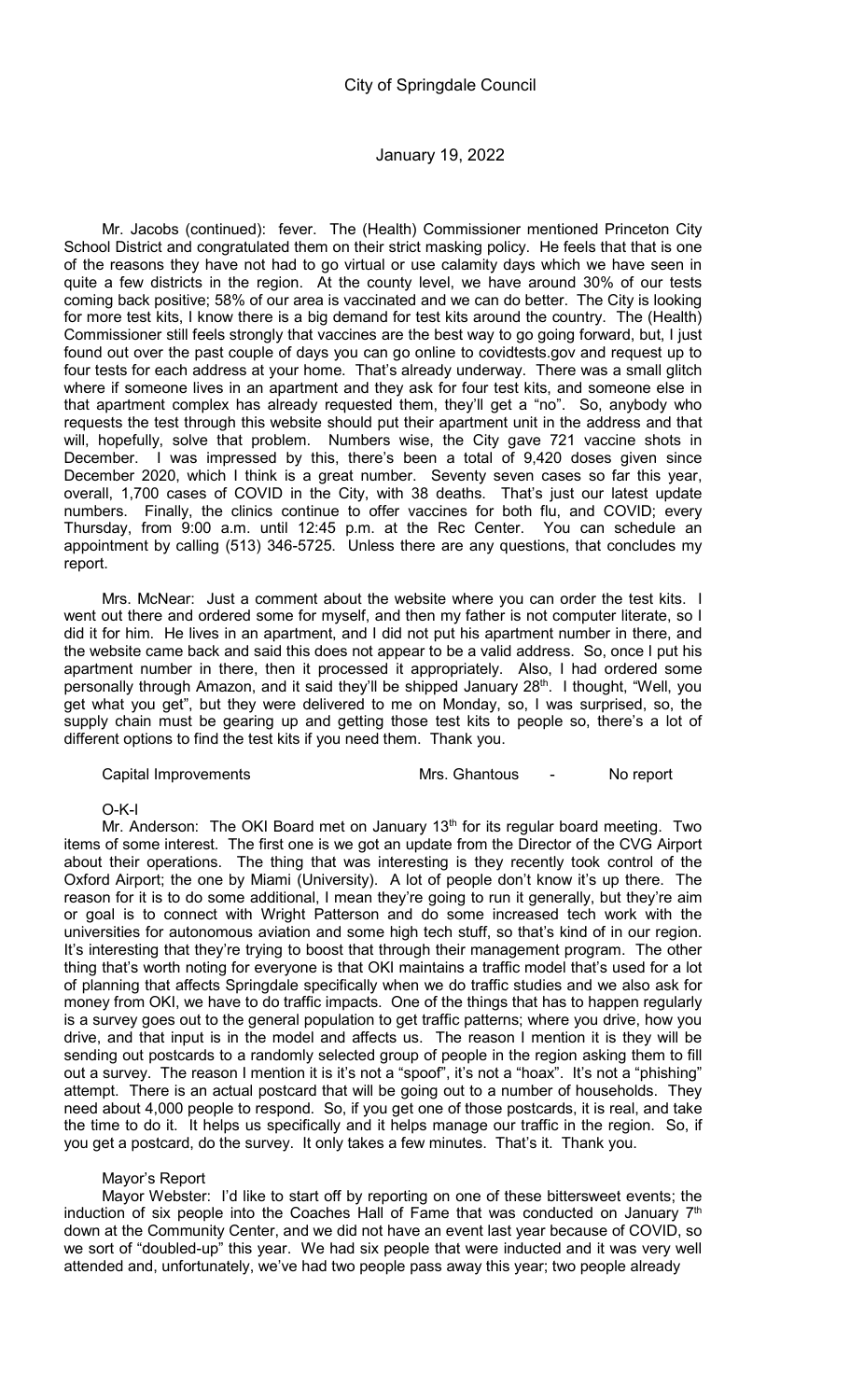Mayor Webster (continued): that will be inducted next January, and one of the aforementioned Danny Mastrullo who was a soccer coach, and I think, maybe one of the people here on the dais played soccer for him, and also another good friend of mine, Daniel was a good friend also, but also another good friend, Dee Mays passed away last Thursday from COVID, and he also was a baseball coach for several years with his two sons. And, on that same day, January  $7<sup>th</sup>$ , and that was a cold day. It was colder than a well diggers behind, if you know what I mean, but, anyway, I got this thank you note. I cut the ribbon down at the, well, it says, "Thank you for attending and speaking at the Chili Freedom Homes ribbon cutting. We are so grateful for the partnership with you and the support of the City of Springdale. Your support insured that four individuals with disabilities had affordable and accessible housing so all of their needs and desires have a chance of being met. So, it was a nice event, I'll pass it down to you. But, like I said, it was very, very cold out there that day. Also, SOS has concluded another holiday season, and it was very successful. This year, we were shooting for 100 families. We came up a little bit short, but it wasn't for lack of trying. We had 89 families; 62 of those families were sponsored by families. There were 62 sponsors and some of those sponsors took multiple families, but what we came up short on, SOS picked up that themselves. In addition to those 89 families, we also had 20 kids that got to Shop with a Cop. So, altogether, the SOS organization touched 109 families in the City of Springdale, and we're very, very pleased with that and I'd like to thank everyone that had any part in that and without starting ticking off names here, because I'm sure we're going to leave some people out, but, thank all of you for your contributions and it's very gratifying to see the way the community stepped forward, individually and commercially, so, we appreciate that. Also this evening, I've got the pleasure to read a proclamation and going to have the young man step forward and we'll do it down here. Before I do that though, I see several scouts here in the audience. Is Jaydon White here by any chance? No? Okay, so, we just have one Eagle Scout. We're supposed to have two Eagle Scouts, but, the other one didn't make it. But, so, I'd like to have Steven Higgins step forward and I'll present this proclamation.

WHEREAS, It has been brought to my attention that Steven Higgins will be presented the distinguished honor of Eagle Scout at the Eagle Scout Court of Honor ceremony on Saturday, January 29, 2022; and

WHEREAS, Steven Higgins was a founding member of Springdale Pack 251 where he earned his Webelos badge and Arrow of Light, the highest Cub Scout honor; and

WHEREAS, Steven went on to join Troop 417 where he served as Patrol Leader, Assistant Senior Patrol Leader, Senior Patrol Leader, and Junior Assistant Scoutmaster. He was voted into the National Honor Society of Scouting, Order of the Arrow; and

WHEREAS, Steven attended summer camp at Camp Friedlander seven times earning a total of 45 merit badges during his scouting adventures. Steven was also an international ambassador of Scouting visiting London, England, and Malta; and

WHEREAS, Steven is in the top 10% of his class at Princeton High School, maintaining a 4.1 grade point average and distinguishing himself as a strong leader; and

WHEREAS, Steven is an active musician participating in the Princeton Marching Band, Princeton Symphonic Band, and Jazz Ensemble.

WHEREAS Steven planned, raised funds, and installed a Gaga Ball pit at the Springdale Elementary School for his Eagle Scout project; and

WHEREAS, it is my great honor to issue this proclamation.

NOW THEREFORE, I, DOYLE H. WEBSTER, Mayor of the City of Springdale, do hereby proclaim Saturday, January 29, 2022 as

#### 'STEVEN HIGGINS DAY'

In the City of Springdale and commend this observance to our citizens.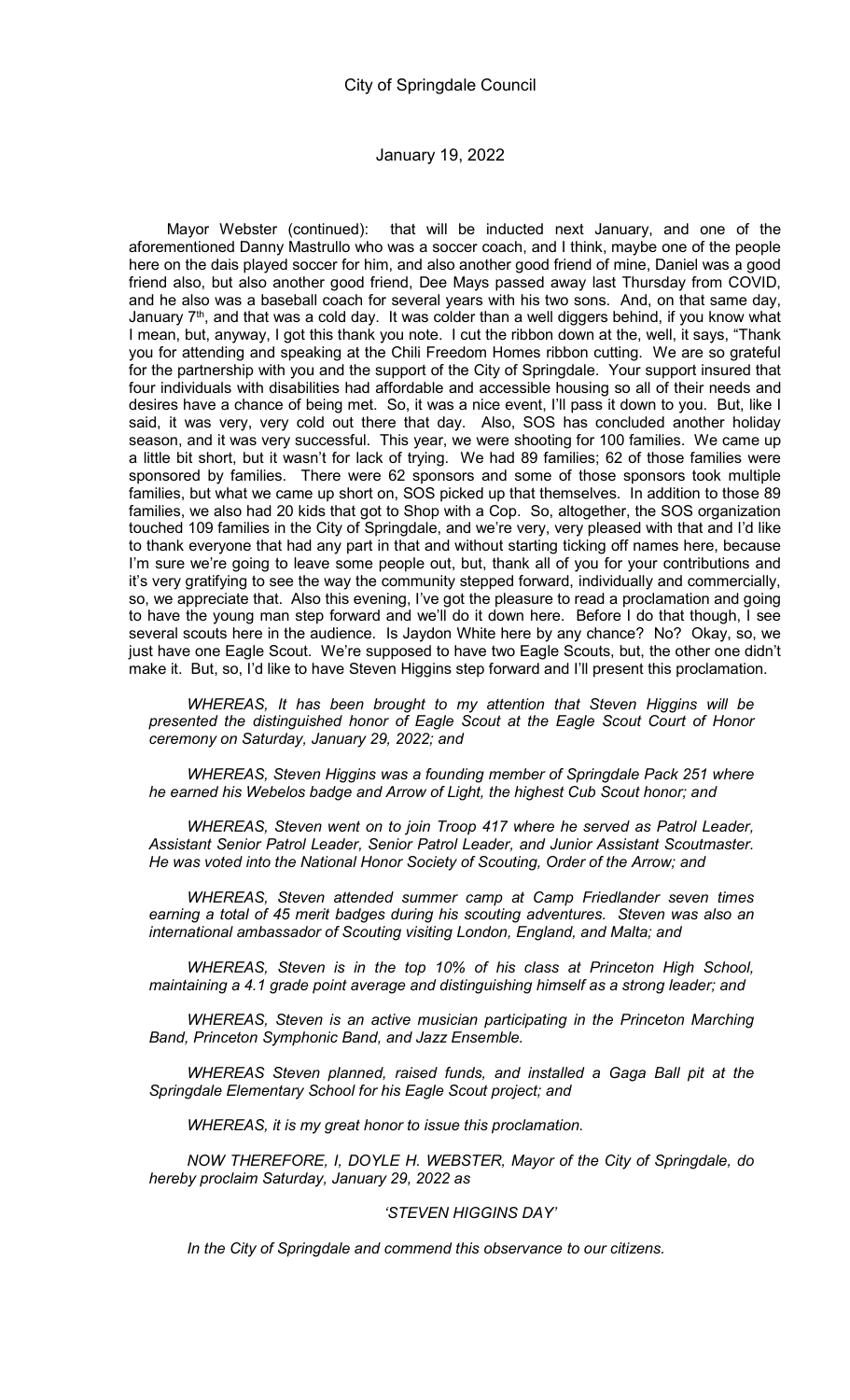Mayor Webster: Steven, congratulations. (Applause)

Mr. Higgins: Thank you guys so much for all the help, especially to the Mayor, to my scout troop, especially my father. They have all been a great help along the way, especially to get that gaga ball pit built. Thank you guys very much.

President Vanover: Thank you. (Applause) Mayor are we still with you?

Mayor Webster: That's all I have. Thank you.

President Vanover: Okay.

Clerk of Council/Finance Director

Mrs. McNear: I have the General Fund update through November 30, 2021. For receipts based on a net receipt budget of \$22.941 million dollars, we have received \$22.482 million dollars, and that is based on five general fund sources which are Earnings Tax, Real Estate Taxes, Paramedic Services, Local Government Funds, and Mayor's Court, for a subtotal of \$21.222 million dollars, which is 94% of our receipts. On the expenditure side, on a net budget of \$21.372 million dollars, we have spent \$17.763 million dollars, which is 82% of our budget. And, our General Fund ending balance as of November  $30<sup>th</sup>$ , was \$5.167 million dollars, and that concludes my report. Thank you. And, I anticipate that we'll probably have the report for December and January at the second meeting of February. And, that concludes my report. Thank you.

# Administrator's Report

Mr. Jones: Very briefly, Director Wilson from the Rec Center asked me to share that we are accepting registration for spring sports. That incorporates t-ball, coach pitch, baseball, softball, soccer, and volleyball. And, taking registration for AARP free tax services for basic State, and Federal filings. So, anybody that needs assistance, please communicate with the center there. Thank you.

#### Law Director's Report

Mr. Braun: The only thing I have to report is that my office is currently compiling and reviewing a couple of recent laws that went into effect in January. And, also a couple of recent court decisions that came down over the holiday that will affect municipal operations and we'll be circulating those to the appropriate department heads. That's all I have.

## Engineer's Report

Mr. Riggs: We'll start with the Community Center Reroofing Phase II. Unfortunately, there's no change. We're still waiting on the skylights to be delivered to the site. But, we're still hopeful that the project will be completed sometime next month. East Crescentville Road Improvement near Chesterdale; that project is having a bid opening. Butler County is hosting that on, tomorrow, actually at 10:30 a.m. It was delayed for about a week due to some late addendums. The Northland Boulevard Reconstruction Project; final right-of-way and Stage II plans were delivered to ODOT on January 14th. The State Route 747 curb replacement/catch basin repair project. We advertised the contract on January 5<sup>th</sup> and the bid opening is going to be here at 2:00 p.m. on January 26<sup>th</sup>. The East Kemper Road/CSX Railroad Bridge Repair Project; the SORTA signing ceremony for SORTA funds that was cancelled due to COVID, and it's going to be rescheduled some time in February, we just haven't had an exact date yet. But, we did receive a CSX plan approval on January  $11<sup>th</sup>$ , and they did provide us with a draft construction agreement for \$188,037 to cover their construction engineering inspection fee. We knew that was coming. It's a little higher than budgeted, but, we're still reviewing that agreement now. The State Route 4 Urban Paving Project. We submitted Stage III plans to ODOT on December 20<sup>th</sup>. And, that's all I have.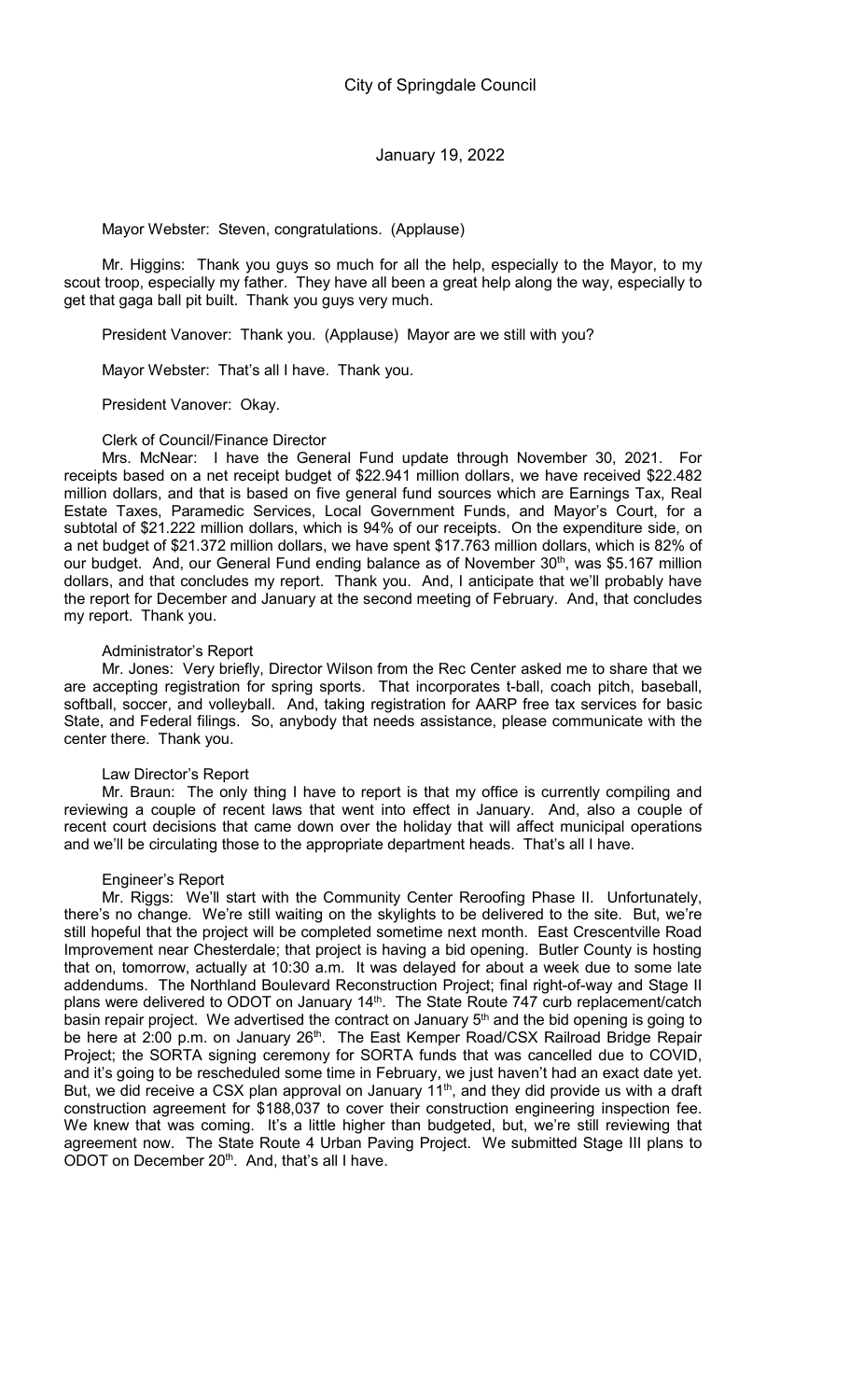Comprehensive Plan

Mr. Kuchta: I'll turn everybody's attention to the screen. So, we have the final schedule, I think, planned out here for the endgame for this comprehensive plan. January  $26<sup>th</sup>$ , we're going to ask for any Advisory Committee feedback on that plan that was just emailed to them today, about 20 minutes before the meeting started. It's the second full round of edits that I've done on the plan. Mr. Uhl has done one full round himself, so, we feel like it's in pretty good shape at this point, and the Advisory Committee members all have that in their email inboxes waiting for them to review over the next week. February 3<sup>rd</sup>, we'd like to have a public open house here in this building, in these chambers. Mr. Uhl, were we contemplating a 5:00 p.m. to 7:00 p.m. window on that I believe? Okay, so that's roughly the timeframe that we're looking at, but we will finalize that and we'll publicize that on the City's Facebook page multiple times leading up to that date. We're also going to have online comments on the planspringdale.org website and a little bit later of a timeframe, February  $1<sup>st</sup>$  through the  $6<sup>th</sup>$ , and we're going to post probably the full plan up there as one document and/or we're going to have separate chapters if anybody is really just interested in Parks and Recreation, they can look at that chapter, and then provide comments and feedback on that. So, that's the public open house component of it. February 16<sup>th</sup> we're going to be planning for an executive steering committee to present the plan at that point, which will have incorporated any advisory committee feedback, any feedback that is pertinent from the public open house, so this is going to be as close as we can get to a final document. And, then it will be the executive steering committee; we're going to present it to them and review it with them in a meeting, and get any final feedback from them. February 22<sup>nd</sup> we're going to be looking to schedule a special Planning Commission meeting where it's going to be a public hearing, advertised in advance, full presentation from the consultants to the Planning Commission members, and recommendation for approval by that body to go to City Council and then March  $16<sup>th</sup>$  City Council is what we're aiming for and I think, again, we're planning for a special meeting because this is going to be easily a half hour presentation, if not longer and then Q and A, and things of that nature with adoption by City Council ideally at that meeting as well. So, it took a little bit longer than we anticipated. We had a little bit of a pause last month or so of last year due to a little project that ended up on the December 22<sup>nd</sup> agenda, I think it's for a good reason that we had to put this on the back burner for a little bit, but, now we're in the home stretch. I think it looks great; I think it's going to be a great foundation for the community for the next decade. Any questions?

Mr. Hawkins: I know you indicated the open house is going to be advertised on the City's Facebook page. Will it also be on our City website?

Mr. Kuchta: Yes. Absolutely.

Mr. Hawkins: Okay. Thank you.

#### **Communications Communications Communications Communications Communications**

# Communications from the Audience

Mr. Uhl: I will lead us off. Tonight we have with us Nicole Browder. Nicole, if you would step up here and join me please. Nicole started with us on January  $5<sup>th</sup>$ . She is our new Assistant to the City Administrator. Nicole comes to us with over 24 years of experience from Springfield Township, Amberley Village, and Miami Township/Clermont County. In Springfield Township, she was the Executive Assistant to the Police Chief, and the Police Command Staff. At Amberley Village, she was the Executive Assistant to the Village Manager. And, also, was the Clerk of Council for over 12 years. While she was at Amberley, she earned her designation as a Certified Municipal Clerk from the International Municipal Clerks Association. In Miami Township, which she most recently came from, she served as the Executive Assistant to the Township Administrator, and was also the Clerk for Planning Commission and Board of Zoning Appeals. Nicole is married to her husband, Rob, and they have an 11 year old son, Carson, so we are thankful to have her as part of our team.

Mrs. Browder: Thank you Mr. President, members of Council, and Administration. It's my honor to be selected in this role and I look forward to serving the community for many years to come. Thank you.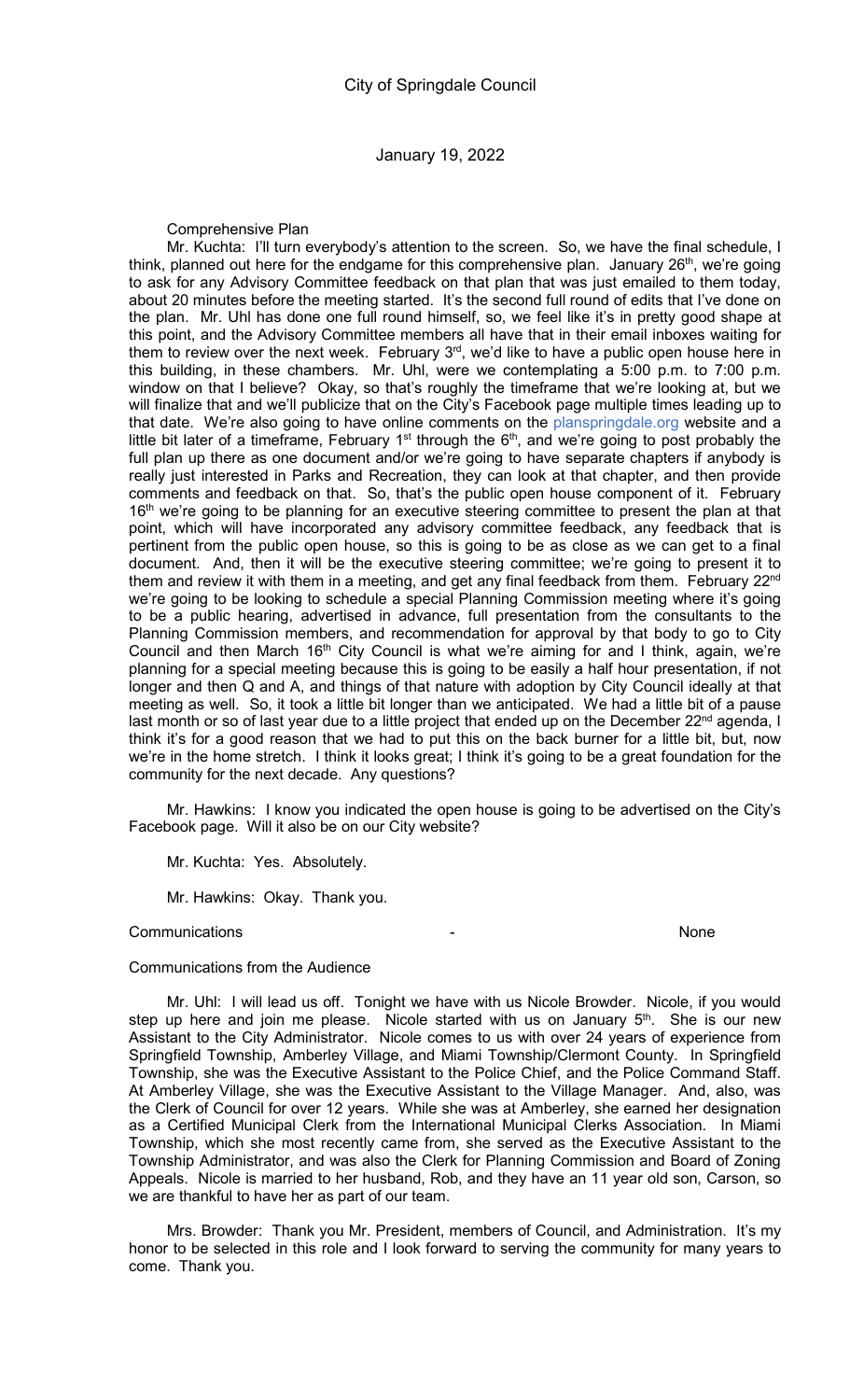Mr. Uhl: Thank you.

President Vanover: Council, as we start into our ordinances and resolutions, we're going to bump Resolution No. R03-2022 to the head of the line for obvious consideration.

Ordinances and Resolutions

## Resolution No. R03-2022

A RESOLUTION RECOGNIZING AND HONORING THE SELFLESS ACTIONS OF SPRINGFIELD TOWNSHIP POLICE SERGEANT DESHAWN BROOKS AND SPRINGFIELD TOWNSHIP POLICE OFFICER KEVIN TAYLOR ON BEHALF OF THE CITY OF SPRINGDALE

Mrs. Sullivan-Wisecup made a motion to adopt Resolution No. R03-2022; Mrs. Ghantous seconded.

President Vanover: I'll just take a moment. First, to apologize because this should have been done a while back. I just found out this story a couple of weeks ago. And, I just wanted to say, "Thanks". That's the best I can do. Gentlemen, obviously you have done your profession exceptionally well, and I just thank you for being here and taking our citizens' safety into that too when you're there with your family relaxing. So, thank you.

Mayor Webster: "Thank you" seems so inadequate, but, I don't know what else we could say, but it would've been very easy, being there with your families and that, to just ignore the situation like everybody else did in there, but you guys rose to the occasion and your training paid off and your dedication was certainly very evident on the scene. We'll be forever grateful to you, and if you're ever looking for a job (laughter), just see the man in the front row down there (addressing Police Chief Wells). Thank you guys.

Resolution No. R03-2022 passes with six affirmative votes. (Mr. Ramirez was absent). (Applause)

Officer Brooks: I'd like to say something if I may. Yes, we were trying to enjoy ourselves that night. Obviously, we didn't plan for that to happen, but it did. But, I do want to say, especially to the Chief (Wells) here, his department did a really good job. They responded very quickly, and not only did Springdale Police Department respond quickly, I mean the surrounding agencies as well. It was a team effort by everybody involved, and getting that shooter stopped and in custody within minutes of the shooting happening. So, I want to say, "Thank you" for acknowledging us, but, thank you to the Chief, your department did a really good job too. Thank you to City Council as well, appreciate you guys.

President Vanover: Thank you.

Mr. Uhl: I just wanted to say one thing. I've had the distinct pleasure to serve shoulder by shoulder with these gentlemen as well, and I just want to publicly express our appreciation for your involvement that night when you certainly didn't have to. And, your continued commitment to the profession of Law Enforcement, and also Chief Bley; appreciate you running a great organization and putting fine men like this out here on the street. Thank you very much. (Applause)

Public Hearing

Ordinance No. 02-2022

AN ORDINANCE APPROVING A ZONE CHANGE FOR THE REAL PROPERTY LOCATED AT 55 PROGRESS PLACE IN THE CITY OF SPRINGDALE

President Vanover: This is a public hearing. We will open the floor for comments or statements.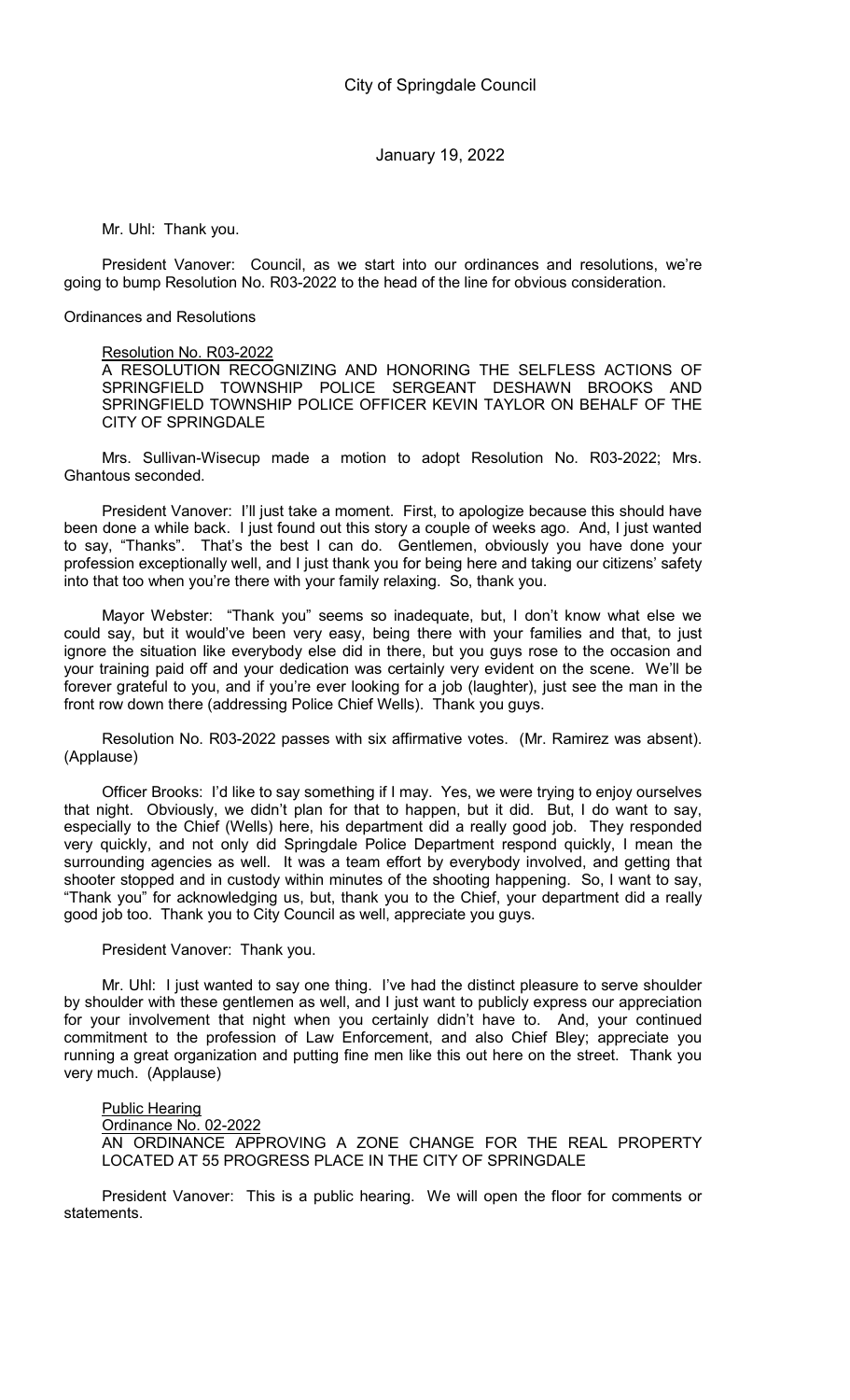Mr. Lamping: The applicant for QuikTrip, which is the applicant that wants to develop this property, was planning to be here tonight. But, came down with COVID in the last couple of days, so he decided to cancel his trip from Texas. He asked me if I could simply present the project and try to answer any questions that came before Planning Commission. I'm here tonight in his stead, and if there's any specific questions or anything that you want to go over about the project or anything like that, that Planning Commission reviewed it, and recommended, I'm here to help you with that. It is a simple zoning change. This is our zoning map currently. The property is right here, where the arrow is, and it's part of this GI (General Industrial) district. To the north is all GB (General Business). What this does is simply extend this GB district down to the south a little further. With that request, the Planning Commission did recommend it. Their development that they're proposing, is fairly simple. This is a picture of the existing site. I believe it's a medical office building; access off of Progress Place. What they want to do is turn the building 90 degrees so that it faces east towards Princeton Pike with a canopy out front, the front of the building here, a right turn out, here, and to the west, a major entrance right here. This would be a new detention basin. It's QuickTrip, if you've not heard of them, it's a company out of Texas. They have a lot of pride in what they do, so I'm not going to be able to do them justice, but it seems to be a very qualified convenience store, gas station/convenience store. I was impressed with their submittal and their presentation during Planning Commission.

Mayor Webster: Can you go north coming out of there?

Mr. Lamping: This is north, yes sir. It is turned 90 degrees. This is Progress Place right here. You can go north on to Progress. You cannot go west. There's an access drive right now from this property that there's a little bit of contention about this private road that's here; accessing the private road. So, they're going to be able to go North only on to Progress Place.

Mayor Webster: Okay.

Mr. Anderson: I had the same question about it. At first, I thought that was (Route) 747, and turning left on to (Route) 747 would be a disaster.

Mr. Lamping. No, they turned it. It's access to Progress Place.

Mr. Anderson: And then, so the first draft of the Comprehensive Plan just came out 20 minutes ago. Do we have any idea if this rezoning fits in with the proposed zoning plans?

Mr. Lamping: I have not seen that draft yet.

Mr. Anderson: I don't know if that's something. I know Andy has seen the draft, and he's there. Do we know if this is in line with the Comprehensive Plan that we're proposing? Is it in conflict? I'd hate to approve a change and then find that this whole area is planned for something else.

Mr. Kuchta: It is. It's in line with what's proposed as future land use for that area.

Mr. Anderson: Thank you.

President Vanover: This is the old TriHealth doctor's office.

Mr. Lamping: Yes sir. 55 Progress Place.

President Vanover: Right.

Mayor Webster: That's what I was getting ready to say. This used to be a medical arts building. It's been vacant for, I don't know, six, eight, ten years maybe; a long time. And, we've had, over the years, I know there was a, what's the drug rehab, something by the ocean? But, anyway, a drug rehab facility wanted to go in there. We didn't particularly want that, and we really haven't had a whole lot of overtures from developers wanting to put anything in there, so, it's been sitting there for, like I said, six, eight, ten years.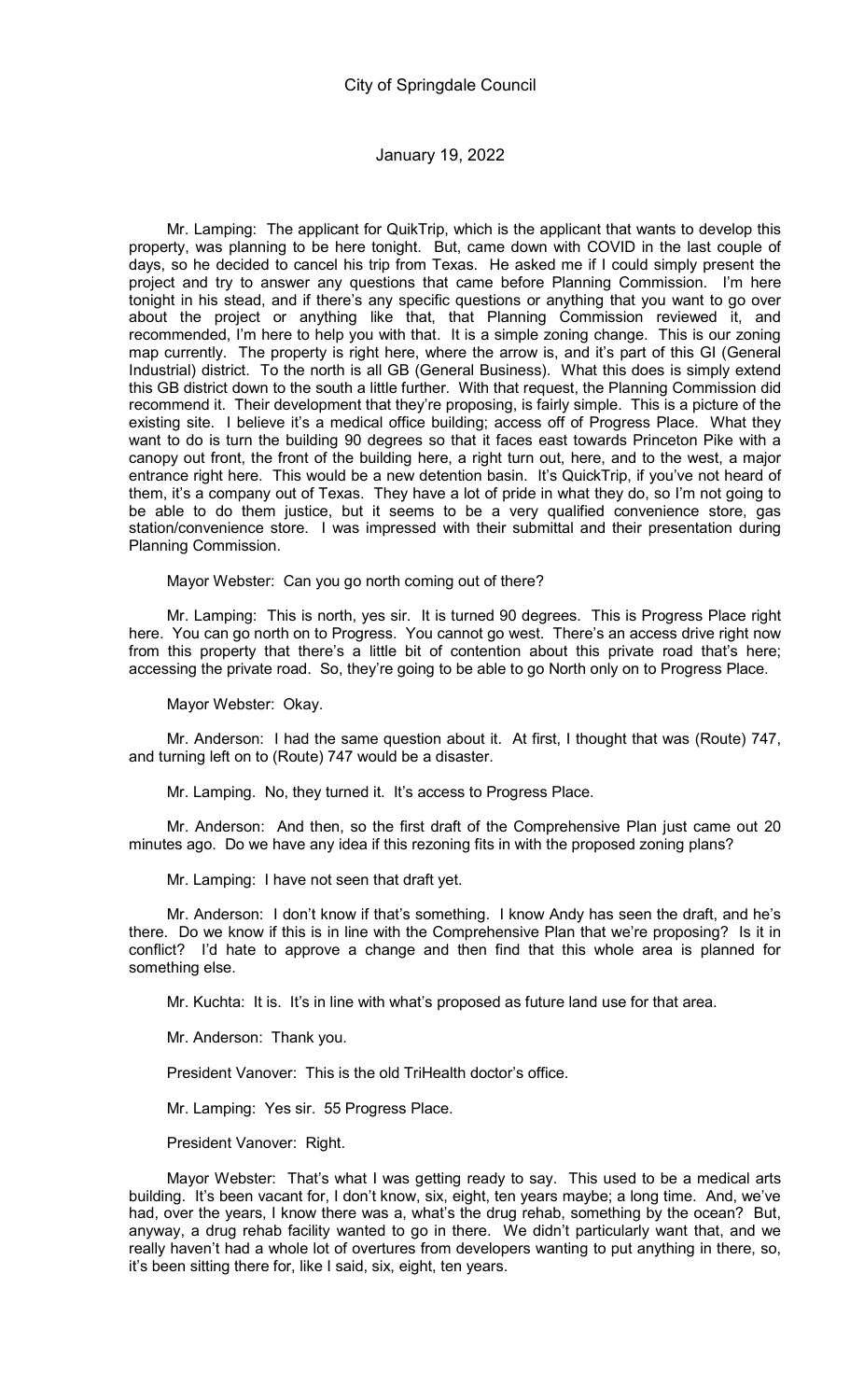Mr. Anderson: Apparently, we just need to advertise in Texas more because they seem to love Springdale. (Laughter)

Mrs. Sullivan-Wisecup: I will say that I was very, very impressed by their presentation that they did. They have awards for having the cleanest restrooms, the cleanest store, and they pride themselves on, you can actually order food on their app on the way in to pump gas, and they will bring the food out to you. So, if you want a, what was it? It was a breakfast pizza that they're famous for? They said that in the morning that they're really famous for this breakfast pizza that they bring out to people while they're getting gas. It's supposedly one of their main things there. But, they also have a thing where all of their employees are trained to help children. If there's ever a child in need, or a runaway, or a child of abuse, that all of the people that work there are trained and they have a safe room in every single one of their convenience stores where they bring them and they contact the local police and also they work with different agencies to make sure that those children are safe and it's a safe haven house. So, it's a very, very great company and they are a good community partner to have. They do a lot with the communities that they move into.

Mr. Anderson: There was questions when Thornton's moved in just up the road on the corner there about traffic flows. There was concern about semis, specifically, whether there would be access for them and they wanted to add more space. This facility and this location is not accommodating semis; it's just limited to auto traffic?

Mr. Lamping: The current design is auto traffic. That's correct. There is enough space for tractor trailers to pull in; mostly for delivery. The property owner was seeking approval from the next door neighbor to buy property to the east; I'm sorry west, so that they could expand it into tractor trailers and things like that, but that is not being proposed at this time. I've heard from the property owner to the west that they're not interested in that.

Mr. Anderson: I mean, there's a fair amount of traffic that would be interested in that if they were.

Mr. Lamping: But, the next door neighbor isn't.

Mr. Anderson: Alright. Thank you. I'm glad it was looked into.

Mr. Lamping: It was.

President Vanover: Well, with that, I will close the public hearing. Council, this is a second reading of Ordinance No. 02-2022 and can be enacted upon this evening.

Mr. Hawkins made a motion to adopt Ordinance No. 02-2022; Mrs. Ghantous seconded.

Ordinance No. 02-2022 passes with six affirmative votes. (Mr. Ramirez was absent)

#### Ordinance No. 03-2022

AN ORDINANCE AUTHORIZING THE MAYOR AND CLERK OF COUNCIL/FINANCE DIRECTOR TO ENTER INTO AN AGREEMENT WITH PRINTERPREZZ, INC. RELATED TO A JOB RETENTION AND CREATION INCENTIVE AGREEMENT AND DECLARING AN EMERGENCY

Mrs. Sullivan-Wisecup made a motion to adopt Ordinance No. 03-2022; Mrs. Ghantous seconded.

Ordinance No. 03-2022 passes with six affirmative votes. (Mr. Ramirez was absent).

## Old Business

Mr. Anderson: Is there an update on the ordinance that was being looked at by Rules and Laws or maybe it was still with the Law Director on car rental home businesses?